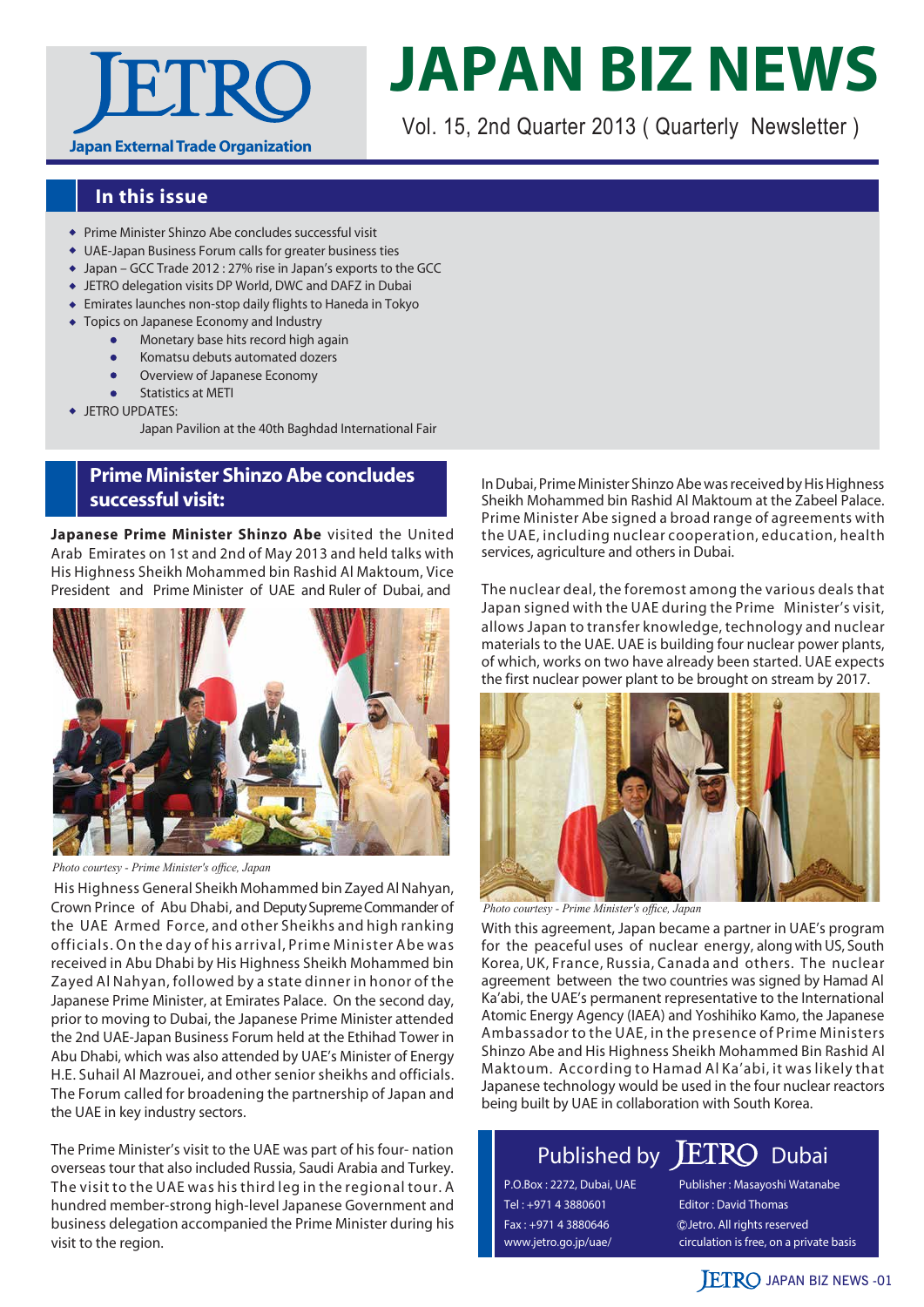Besides the nuclear agreement, both the countries have signed a number of MOUs in the fields of education, medical service, water projects and culture. Besides signing of the various MOUs, on the subject of strengthening of the comprehensive partnership towards stability and prosperity, both sides exchanged views on political dialogues, defense exchanges, energy cooperation, business, investment and infrastructure development.

# **UAE – Japan Business Forum calls for greater business ties: Japan-GCC Trade 2012**

The 2nd UAE-Japan Business Forum was held in Abu Dhabi on 2nd May 2013 which was attended by the Japanese Prime



H.E. Suhail Al Mazrouei, the UAE Minister of Energy. With more than 600 delegates from both the countries attending, the Forum called for greater business cooperation between the two countries in fields of nuclear energy, medical services, education, food,

*Photo courtesy - Prime Minister's office, Japan*

water and culture. Following the opening addresses by UAE's Minister of Energy and the Japanese Prime Minister, three industry -specific sessions took place. The first session discussed UAE-Japan co-operation in the sectors of energy, industry and infrastructure developm- ent, followed by the second session, which focused on developing human resources. The final session discussed healthcare and food.

The Forum was part of the Japanese Prime Minister's visit to the UAE, and also included speeches by Hamad Alhurr Al Suwaidi, member of Abu Dhabi Executive Council and Chairman of the Department of Finance, and Abdullah Al Masaood, Chairman of the National Consultative Council and Chairman of the UAE-Japan Friendship Association. A number of MOUs were also signed between the two countries in the aforementioned sectors.

According to a joint statement issued at the end of the strategic

talks, both sides highly valued the close partnership in the political and economic fields, as well as in cultural and people - to - people exchanges, and their shared vision on the preservation of peace, stability and prosperity. This includes



t h e i r c o m m i t m e n t t o *Photo courtesy - Prime Minister's office, Japan*nuclear non-proliferation, anti-terrorism, and the promotion of rules-based international system. In this regard, both sides expressed their intention to hold a compre- hensive security dialogue between the relevant agenci - es of the two countries to discuss regional situations, maritime security, counter - piracy, non- proliferation, anti-terrorism, humanitarian assistance and disaster relief, among others. Both sides emphasized the importance of holding the Japan-UAE joint Economic Committee, the Abu Dhabi Japan Economic Council and exchanging business missions including the Japanese business mission on the occasion of this visit, while welcoming the close collaboration between the governments and the private sectors of the two countries. Both sides reviewed with satisfaction, the commercial ties and the growing number of partnerships between the two countries, and expressed their intention to build on more than forty years of partnership and trade in energy. This partnership continues

to develop in the areas of oil and gas exploration and production, as well as cooperation in research and development in refining and storage of oil products. The extension of Japan's oil concessions in the UAE, with added areas is specially mentioned in the communiqué. The growing cooperation between Japan and the UAE in the fields of peaceful use of nuclear energy, clean and renewable energy, combating of climate change, education, science, technology, medical science, healthcare, infrastructure, agriculture, culture and people-to-people exchange and arts were given special emphasis in the joint statement.

# **27% rise in Japan's exports to the GCC:**

The value of Japan's trade with the GCC countries grew 12.3% in 2012 to US \$ 182.13 billion, compared to US \$ 162.23 billion in 2011. Japan's exports to the GCC countries grew 27.1% to US \$ 24.94 billion in 2012 from US \$ 19.63 billion in the previous year, and imports 10.2% to US \$ 157.18 billion from US \$ 142.60 billion. The high growth in Japan's exports to the GCC countries was mainly attributed to the reconstruction and rehabilitation of vehicle and vehicle parts production facilities in the earthquake and tsunami hit areas of North-East Japan, and partly to the gradual strengthening of GCC economies that were earlier weakened by the bad effects of the global financial crisis of 2008.



Japan's major exports to the GCC countries in 2012 were motor vehicles, machinery and equipment, electronics, iron & steel materials, rubber products, plastic products and textiles. 58.8% of the total exports were covered by motor vehicles, which grew by 46.1% in 2012 compared to the previous year.

The moderately high growth in the value of Japan's imports from the GCC countries was the result of an increase in the price as well as the volume of mineral fuels that Japan imported during the year. Japan experienced increased demand for mineral fuels to substitute the lost electric power caused by the shutdown of nuclear plants across Japan, since the 2011 earthquake and the tsunami. The tsunami damaged the Fukushima Nuclear Electric Plant, prompting the authorities to suspend the functioning of almost all the nuclear plants in the country, for inspections on safety requirements and also for regular maintenance. This situation necessitated Japan to increase the import of mineral fuels, especially gaseous hydrocarbons, to compensate the loss of electric power from stopped power plants. In addition to the above circumstances, the American sanctions on crude oil import from Iran have also made Japan rely more on GCC oil and gas supplies.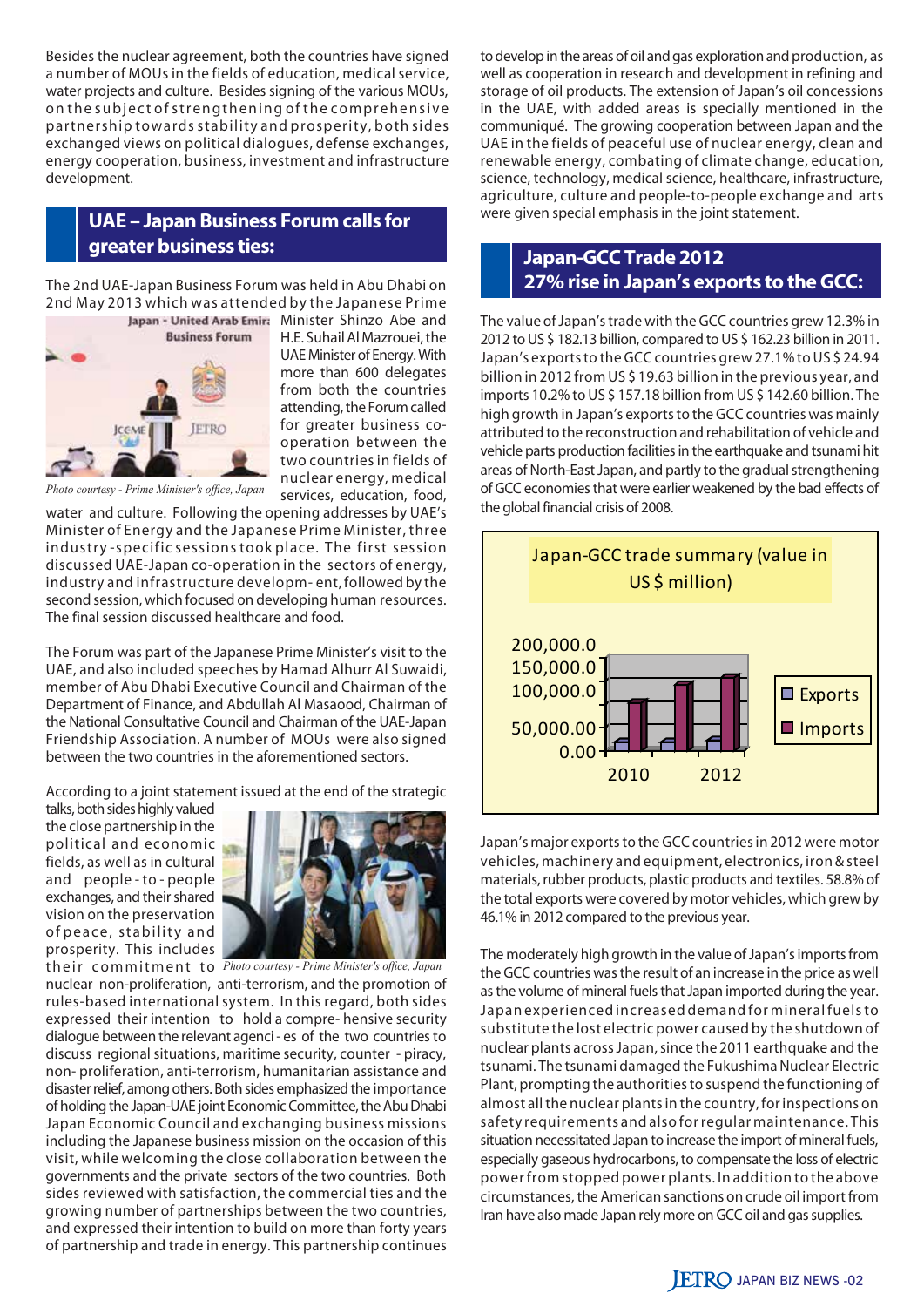#### **Japan's major exports to the GCC :**

#### **Motor Vehicles:**

Japan's motor vehicle exports to the GCC countries surged 46.1% to US \$ 14.7 billion in 2012 from US \$ 10.0 billion in 2011, and its share in the total exports to the GCC rose to 58.8% from 51.1%. Export of passenger motor cars rose 55.5% to US \$ 10.5 billion from US \$ 6.7 billion. UAE was Japan's top export destination for motor vehicles among the GCC countries, and the 6th largest export market in the world. Saudi Arabia followed UAE as the 2nd largest market in the GCC and 7th largest in the world. For luxury passenger cars, UAE and Saudi Arabia were Japan's 2nd and 3rd largest markets respectively in the world.

Export of transport vehicles such as trucks and busses have shown considerable increase during the year. Export of motor trucks surged 46% to US \$ 2.2 billion in 2012 from US \$ 1.5 billion



in 2011, and public transport busses to US \$ 930.5 million from US \$ 730 million. For motor trucks, Saudi Arabia topped among the GCC markets for Japan, and the 2nd position was held by the UAE. For the export of public transport busses, UAE was the top market for Japan among the GCC countries and the 2nd largest market in the word. Sultanate of Oman stood at the 2nd position among the GCC counties and at the 3rd position in the world.

#### **Machinery:**

The value of Japan's machinery exports to the GCC countries declined by 2.3% in 2012 to US \$ 3.39 billion from US \$ 3.47 billion in 2011. This marginal decline was mainly attributed to a slide in the exports of air or vacuum pumps, ship derricks, heat treatment machinery and marine propulsion engines. However, considerable in creases in exports we reregistered for liquid pumps, self-propelled bulldozers, angledozers and graders. Export of electrical machinery in 2012 remained at the same level of the previous year, with value recorded at US \$ 1.1 billion. While notable increases were recorded for transformers, generators, electrical boards and panels etc., considerable decreases in exports were marked for transmission apparatus, line telephone apparatus, television receivers and vacuum cleaners.

#### **Iron & Steel:**

A 42.2% increase in the export of iron and steel products was recorded in 2012, with a value of US \$ 2.4 billion, in the place of US \$ 1.7 billion in the previous year. Export of pipes, tubes and pipe fittings increased by 33.2% to US \$ 739.4 million in 2012, from US \$ 554.9 million in 2011. Export of flat hot-rolled products of iron or non-alloy steel grew by 33.9% to US \$ 846.2 million in 2012 from US \$ 632.2 million in the previous year.

#### **Rubber Products:**

Another major commodity of export to the GCC countries was rubber products, comprised mainly of new tyres. Out of the total export of US \$ 1.18 billion worth of rubber products, US \$ 1.04 billion was the share of news tyres. UAE was the number one destination for Japan among the GCC countries, and the 4th largest market in the world for tyres. Japan's other top markets in the world for tires were USA, Australia and Russia ahead of the UAE, in the order of the value of export.

#### **Textiles:**

Japan's textile exports to the GCC countries rose 20.6% to US \$ 351.4 million in 2012 from US \$ 291.3 million in 2011. GCC countries have traditionally been a major market for Japanese textiles, mainly woven fabrics of man-made staple fibre and man-made filament fibre, and a near 90% increase was registered in the past 10 years in her textile exports to the GCC countries. UAE was Japan's top export market for textiles among the GCC countries, exporting nearly 57% of the total textile exports to the GCC countries in 2012.

#### **Japan's major imports from the GCC countries:**

Crude oils retained their position as the dominant commodity of Japan's imports from the GCC countries, covering 74.4% of the total imports. Including petroleum gases and other petroleum products, the share of mineral fuels reached 98.9% of the total imports in 2012.

#### *Japan's major imports from the GCC countries (value in US \$ million)*

| Year                     | 2011      | 2012      | G. Rate $\%$ |
|--------------------------|-----------|-----------|--------------|
| <b>Crude oils</b>        | 107,520.7 | 115,804.6 | 7.70         |
| <b>Petroleum</b> gases   | 25,210.7  | 31,958.0  | 26.76        |
| <b>Light oils</b>        | 8,278.6   | 7,816.2   | $-5.59$      |
| <b>Aluminium</b>         | 614.8     | 667.7     | 8.60         |
| <b>Organic chemicals</b> | 478.0     | 450.3     | $-5.79$      |
| <b>Plastic</b>           | 148.4     | 150.4     | 1.33         |
| <b>Scrap metals</b>      | 142.2     | 139.8     | $-1.67$      |

*Source: Japan customs, compiled by World Trade Atlas*

Japan imported a total of 1,018.3 million barrels of crude oils from the GCC in 2012, compared to 987.7 million in 2011, a 3.1% increase in volume. The average price of crude oil imported from the GCC countries rose by 4.5% to US \$ 113.72 per barrel in 2012 from US \$ 108.86 per barrel in the previous year. Japan's total crude oil imports from the world over was 1,336.3 million barrels in 2012, valued at US \$ 152.9 billion, compared to 1,301.9 million barrels in 2011 valued at UD \$ 142.1 billion.



The volume of petroleum gases imported from the GCC countries surged 14.4% to 36.0 million tons, in spite of an increase in its price by nearly 11%. The average price of petroleum gases surged to US \$ 885.28 per ton in 2012, compared to US \$ 799.21 per ton in 2011, making the total value of gas imports from the GCC countries US \$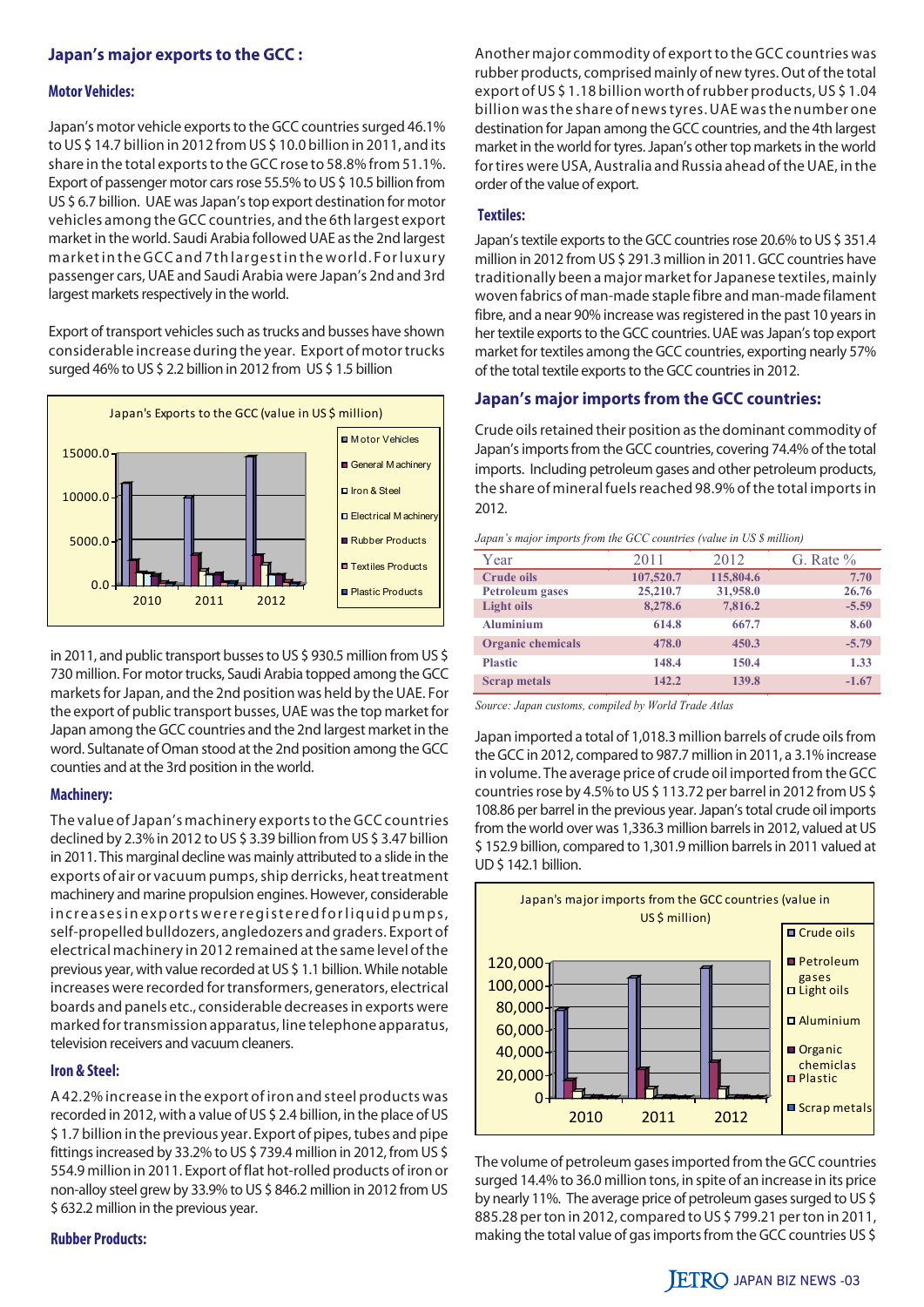31.9 billion in 2012. Japan also imported nearly 76 million barrels of oil products from the GCC countries in 2012, at a cost of US \$ 7.8 billion.

#### **Major crude oils suppliers of Japan:**

Saudi Arabia remained Japan's top supplier of crude oils in 2012, with a value of US \$ 50.3 billion, and a share of 32.9% of the total crude oil imports of Japan from over the world. The United Arab Emirates followed at the 2nd position with a value of US \$ 33.4 billion, and a share of 21.9%. The GCC countries jointly supplied 75.7% of Japan's total crude oil requirements in 2012, cementing the GCC block's position as Japan's crucial partner in her energy security. Other major suppliers of crude oils to Japan were Qatar, Kuwait, Iran, Russia, Indonesia and Oman.

*Major suppliers of crude oils to Japan (Value in US \$ million)*

| Countries          | 2011      | 2012      | Growth rate $\%$ |
|--------------------|-----------|-----------|------------------|
| Saudi Arabia       | 46,948.1  | 50,335.9  | 7.22             |
| <b>UAE</b>         | 33,094.0  | 33,440.3  | 1.05             |
| Oatar              | 14,885.7  | 16,211.0  | 8.90             |
| Kuwait             | 9,431.9   | 11,475.5  | 21.67            |
| Iran               | 12,159.3  | 7,832.6   | $-35.58$         |
| Russia             | 5,660.8   | 7,147.5   | 26.26            |
| Indonesia          | 4,497.3   | 5,878.7   | 30.72            |
| Oman               | 3,161.1   | 4,341.9   | 37.35            |
| <b>GCC</b> Total   | 107,520.7 | 115,804.6 | 7.70             |
| <b>World Total</b> | 142,095.1 | 152,937.1 | 7.63             |

*Source: Japan Customs, compiled by World Trade Atlas. (Discrepancies, if any, in the growth rate are due to rounding).*

GCC has also been a major source of gaseous hydrocarbons for Japan, covering 36.3% of Japan's total gas imports. Qatar was the top supplier of gas to Japan, supplying US \$ 17.8 billion worth of petroleum gases, more than the value of its crude oil supplies to Japan. Besides Qatar, other major suppliers of gases to Japan were Australia, Malaysia, UAE, Russia, Indonesia, Brunei etc. The total value of Japan's gas imports from the world stood at US \$ 88.02 billion in 2012. While UAE was the 4th largest supplier of petroleum gases to Japan in 2012, Oman and Saudi Arabia among the GCC countries, stood at the 10th and 11th positions respectively.

#### **Japan's Aluminium imports from the GCC:**

Japan's aluminium import from the GCC countries grew 8.6% to US \$ 667.7 million in 2012 from US \$ 614.8 million in 2011. UAE was Japan's top supplier of aluminium among the GCC countries, and the 4th largest supplier of Japan in the world. Aluminium import from Qatar - the second largest supplier of aluminium to Japan among the GCC countries - increased 65.5% to US \$ 76.3 million. Import of aluminium from Bahrain, once a leading supplier to Japan, was down by 7.4% to US \$ 17.2 million in 2012. The share of GCC as a whole in Japan's aluminium imports from the world over was 8.1% in 2012, in the place of 6.7% in 2011. Average price was down to US \$ 2.68 per kg in 2012 from US \$ 3.01 per kg in 2011.

*Japan's aluminium imports from major suppliers (value in million US dollars)*

| Countries        | 2011    | 2012    |
|------------------|---------|---------|
| China            | 1,902.4 | 1,598.2 |
| Russia           | 1,154.4 | 1,268.6 |
| Australia        | 1,464.7 | 1,218.8 |
| <b>UAE</b>       | 543.5   | 553.2   |
| <b>Brazil</b>    | 558.5   | 468.1   |
| New Zealand      | 553.7   | 404.7   |
| <b>USA</b>       | 421.8   | 392.2   |
| <b>GCC</b> total | 614.8   | 667.7   |
| World total      | 9.222.8 | 8.277.8 |

*Source: Japan Customs, compiled by World Trade Atlas.*

#### **General trend in Japan-GCC trade: - by Country:**

*Japan- GCC total trade – by country (value in million US \$)*

| Country    | 2011      | 2012      | G.        | Share $\%$ |
|------------|-----------|-----------|-----------|------------|
|            |           |           | Rate $\%$ |            |
| S. Arabia  | 57,078.9  | 62,990.3  | 10.36     | 34.59      |
| <b>UAE</b> | 50,334.6  | 52,941.0  | 5.2       | 29.07      |
| Oatar      | 31.177.9  | 37,358.0  | 19.82     | 20.51      |
| Kuwait     | 14,496.6  | 17,100.3  | 17.96     | 9.39       |
| Oman       | 7.951.6   | 10,456.3  | 31.50     | 5.74       |
| Bahrain    | 1,195.9   | 1,282.7   | 7.26      | 0.70       |
| Total      | 162.235.5 | 182.128.6 | 12.26     | 100.00     |

*Source: Japan Customs, compiled by World Trade Atlas. (Discrepancies, if any, in the growth rate are due to rounding).*

*Japan's exports to the GCC countries (value in US \$ million)*

| Country    | 2011     | 2012     | G.       | Share % |
|------------|----------|----------|----------|---------|
|            |          |          | Rate $%$ |         |
| <b>UAE</b> | 7,466.1  | 8,956.8  | 19.97    | 35.90   |
| S. Arabia  | 6,511.0  | 8,218.6  | 26.23    | 32.94   |
| Oman       | 2,805.5  | 3,585.3  | 27.80    | 14.37   |
| Kuwait     | 1,355.4  | 1,875.7  | 38.39    | 7.52    |
| Oatar      | 1,022.0  | 1,503.3  | 47.09    | 6.03    |
| Bahrain    | 471.0    | 807.4    | 71.42    | 3.24    |
| Total      | 19.631.0 | 24,947.1 | 27.08    | 100.00  |

*Source: Japan Customs, compiled by World Trade Atlas. (Discrepancies, if any, in the growth rate are due to rounding).*

*Japan's imports from the GCC countries (value in US \$ million)*

| Country    | 2011      | 2012      | G. Rate $%$ | Share% |
|------------|-----------|-----------|-------------|--------|
| S. Arabia  | 50,567.9  | 54,771.6  | 8.31        | 34.85  |
| <b>UAE</b> | 42,868.5  | 43,984.1  | 2.60        | 27.98  |
| Oatar      | 30,155.9  | 35,854.7  | 18.90       | 22.81  |
| Kuwait     | 13,141.2  | 15,224.7  | 15.85       | 9.69   |
| Oman       | 5.146.2   | 6,871.0   | 33.52       | 4.37   |
| Bahrain    | 724.9     | 475.3     | $-34.43$    | 0.30   |
| Total      | 142,604.6 | 157,181.4 | 10.22       | 100.00 |

*Source: Japan Customs, compiled by World Trade Atlas. (Discrepancies, if any, in the growth rate are due to rounding).*

# **JETRO delegation visits DP World, DWC and DAFZ in Dubai:**

A Delegation comprising senior officials of JETRO offices in the Middle East and North Africa, and officials from JETRO Head Quarters in Tokyo, has visited the Dubai Port World at Jebel Ali



(DP World - Terminals 1, 2 and 3), Dubai World Central (DWC - The Al Maktoum International Airport, south of Jebel Ali Free Zone) and the Dubai Airport Free Zone (DAFZ) on 19th June 2013. The visit was arranged as a fact finding tour of the

three major entities in Dubai to witness new and upcoming developments in these facilities.

At DP World, the JETRO group was taken to a tour of the Container Terminals 1 & 2. Terminal 2 is now extended to

add 1 million TEU to take the capacity of the Jebel Ali Port to 15 million TEU. Container Terminal 3 is currently under construction, which, upon completion, will add another 4 million TEUs to reacha total capacity of 19 million TEU by 2014.



*Photo courtesy - Dubai World Central (DWC)*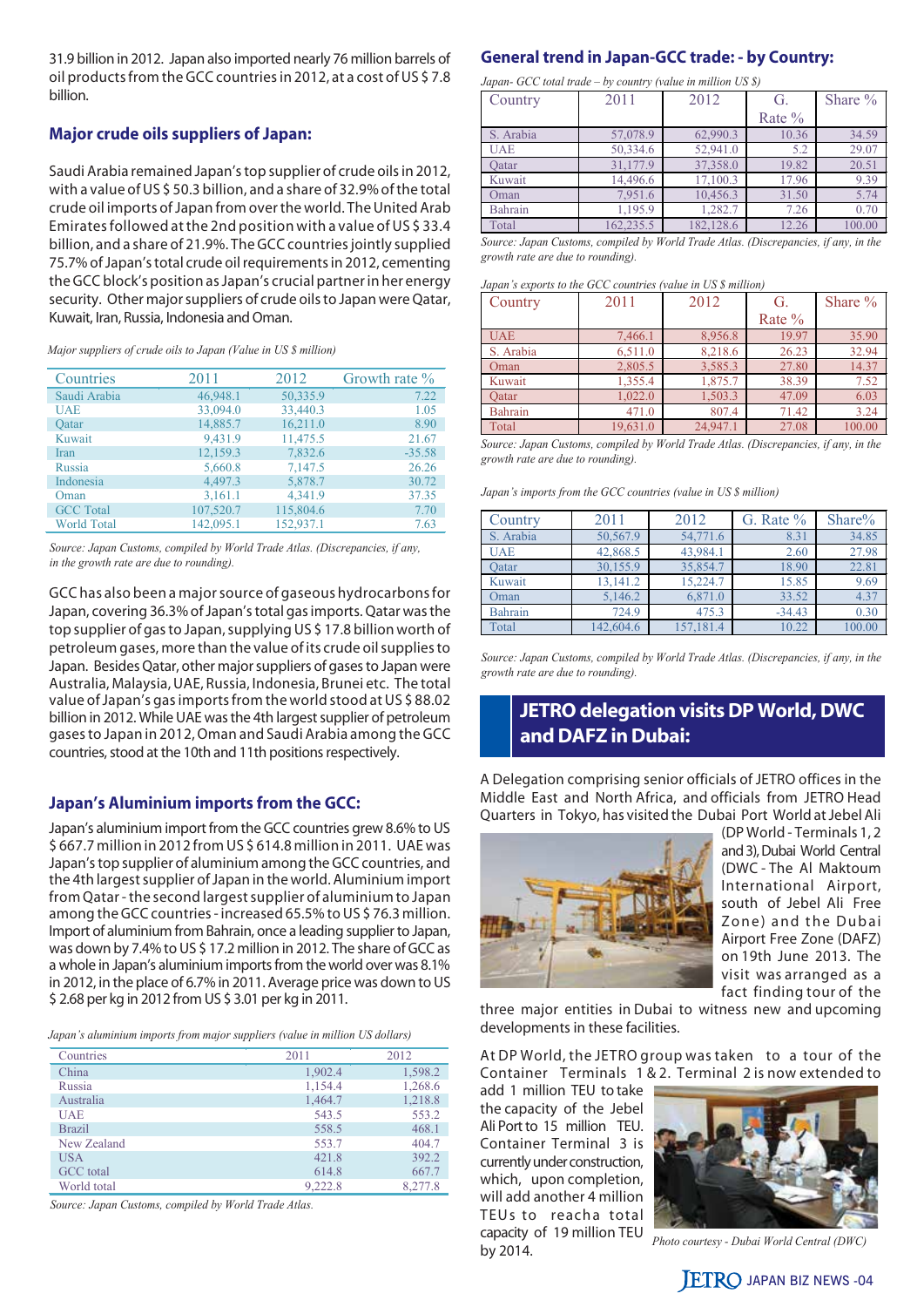At DWC, Mohsen Ahmed, Director of Operation Development & Stake holders Relations, Mr. Marwan Al Muthanna, Manager, have received the delegation. After initial discussions, a presentation



*Photo courtesy - DAFZ, Dubai*

on the current position of DWC and on the different stages of developments was made by Mohsen Ahmed.

The delegation was received at DAFZ by Nasser Al Madani, Assistant Director General, Mohammad Bin Suwailem Al Katbi, Senior Director – Licensing and leasing and other senior

o f ficials. A f t er the meeting, the group was also taken on a tour of the DAFZ facilities.



around 400 recently and is expected to grow further

 *Photo courtesy - Dubai World Central (DWC)*

in the coming years. JETRO, as a Japanese public sector entity, supports bilateral trade and investments between Japan and the UAE. JETRO Dubai serves as the central office of JETRO for the Middle East and North Africa Region (MENA). JETRO officials from MENA region have assembled in Dubai for two days, for their Annual Regional Conference on 19th and 20th June 2013.

## **Emirates launches non-stop daily flights to Haneda in Tokyo:**

Emirates Airlines, one of national carriers of UAE has started non-stop daily flights between Dubai and Haneda Airport in Tokyo from 3rd June 2013. Besides Osaka and Narita airports, Haneda is Emirates Airline's 3rd gateway in Japan, giving more flexibility in passenger and cargo movements between Japan and Dubai. Flight departs from Dubai daily at 0935 hours, reaching Haneda at 0001 hours, taking 9 hours and 26 minutes for the non-stop journey. According to media reports, with the daily flight to Haneda, Emirates SkyCargo is able to add about 23 tonnes per flight, which accounts for about 160 tonnes of additional cargo capacity per week, further supporting Japanese exports of mechanical components, electronic goods and automobile parts, and its imports of oil and gas products.

# **Topics of Japanese Economy and Industry**

### **Monetary base hits record high again**

Japan's Kyodo News, quoting Bank of Japan, has reported that the nation's monetary base surged 36.0% in June from a year earlier to ¥163.54 trillion, marking a record high for the fourth straight month, as the bank continued injecting money into the financial system under its ultra-easy monetary policy.

The average daily balance of liquidity provided by the BOJ consisting of cash in circulation and the balance of current account deposits held by commercial financial institutions at the bank —

grew for the 14th straight month. The country's monetary base at the end of June stood at ¥173.13 trillion, the most ever, according to BOJ, the report said.

#### **Komatsu debuts automated dozers**

Japan Times, quoting Tetsuji Ohaji, president of one of Japan's top construction machinery manufacturer, reported that the company begun sales of automated bulldozers in the United States, the home turf of bigger rival Caterpillar Inc., in a bid to keep pace with global competitors. The firm plans to sell as many as 500 of the new dozers, weighing 15 metric tons each, in the U.S. in three years. These "ICT intensive" bulldozers will eventually be driverless, he said. The company, which also designed the mining industry's first driverless trucks, started selling the automated bulldozers in the U.S. in June this year, and plans to phase out its standard operator-controlled models.

The machines will probably attract customers in Europe and the U.S., where labor costs for vehicle operators are high, according to irokazu Miyagi, an analyst at Daiwa Securities Co., said in a report released after the Komatsu announcement. "It's important we offer customers products that overwhelmingly differentiate (themselves) from others," Ohashi said, adding that when products are similar, customers chose the cheaper ones. During a demonstration of an ICT bulldozer, it took only three hours to train an inexperienced Komatsu worker to complete tasks that would usually need more than three years of training using a conventional model, according to the company.

The new bulldozer features a fully automatic blade control and is able to perform construction work ranging from rough dozing to finished grading. The new dozer is able to automatically control its blade based on construction-drawing data by making use of three-dimensional GPS data, it said. The company in 2008 introduced what it called the world's first hybrid excavators, using technology similar to the system that powers Tokyo Motor Corp.'s Prius car. It signed a deal with Rio Tinto Group in 2011 to build a fleet of at least 150 driverless trucks for use at its Pilbara iron ore mines in Australia.

#### **Statistics at METI**

The Research and Statistics Department of the Ministry of Trade and Industry (METI) of Japan provides reliable economic and industrial statistics to grasp economic trends quickly and accurately. In order to respond to every aspect of Japan's economy and to strategically rebuild the systems and mechanisms related to the economy and industry for the future of Japan, it is indispensable to have a proper understanding of the economic trends. METI conducts economic statistical surveys in a wide range of sectors including mining, manufacturing, wholesale and retail trade and selected services, and analyze these survey data to have proper understanding of economic trends. These economic statistical data and their analyses are widely utilized as the basis for METI's policies and also as a mirror that reflects the recent rapid changes in economic structure. For a detailed review of the METI statistics, please log on to the following web page

http://www.meti.go.jp/english/statistics/pamphlet/h24st\_en.pdf

#### **Overview of Japanese Economy**

Japan's Ministry of Economy, Trade and Industry (METI) has recently published an 'Overview of Japan's Economy. The report can be